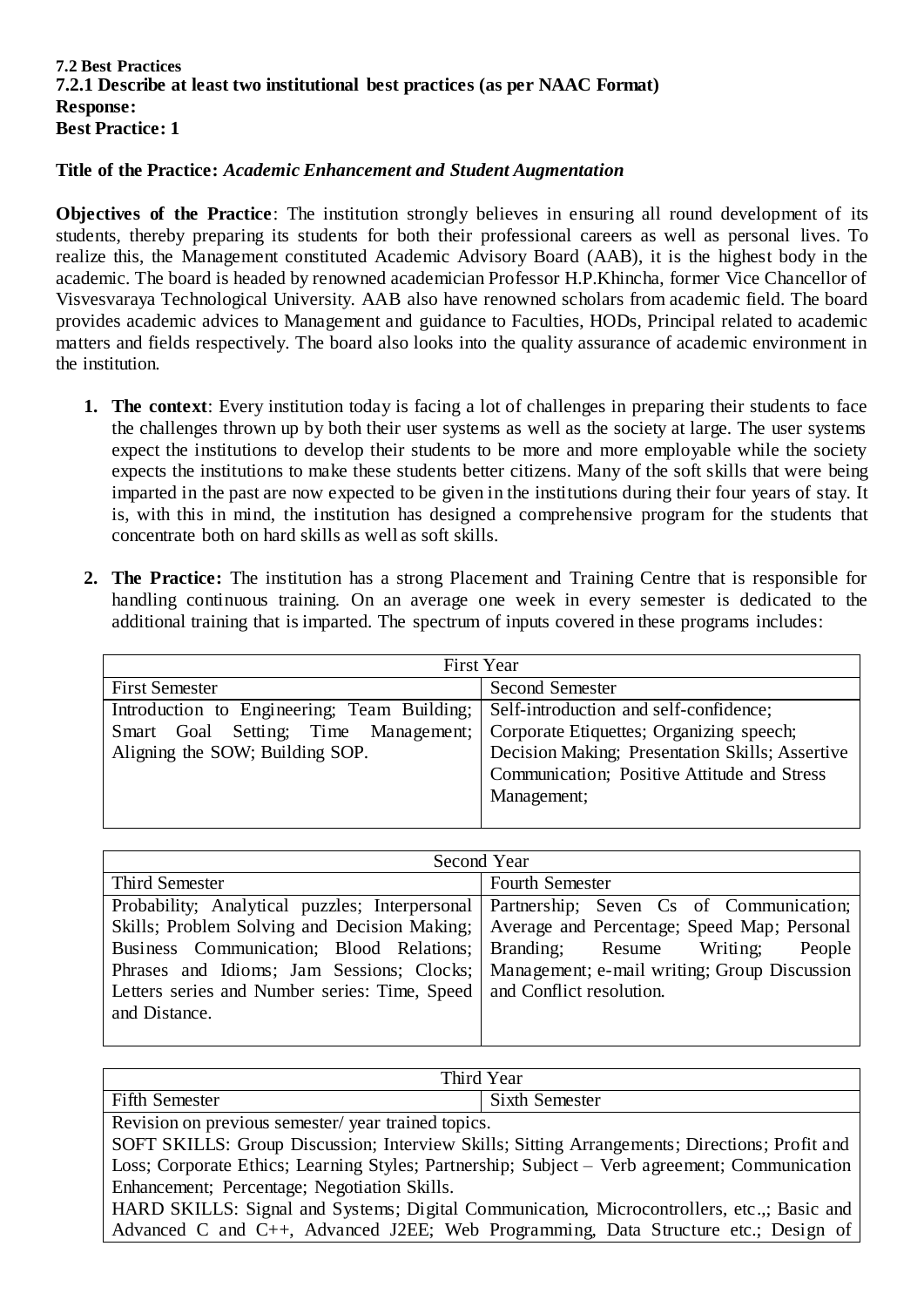Machine; IC Engine; Heat Exchangers, Springs, Belt, Ropes and Chains etc.

| Fourth Year                                                                                                                                                                                                                                                                                                                                                                                                                                                                                                                                                                                                                                                                                                                                                                                                                                                                                                                                                                                                                                                                                                                                                                                                                                                                                                                                                                                                                                                                                                                                                             |
|-------------------------------------------------------------------------------------------------------------------------------------------------------------------------------------------------------------------------------------------------------------------------------------------------------------------------------------------------------------------------------------------------------------------------------------------------------------------------------------------------------------------------------------------------------------------------------------------------------------------------------------------------------------------------------------------------------------------------------------------------------------------------------------------------------------------------------------------------------------------------------------------------------------------------------------------------------------------------------------------------------------------------------------------------------------------------------------------------------------------------------------------------------------------------------------------------------------------------------------------------------------------------------------------------------------------------------------------------------------------------------------------------------------------------------------------------------------------------------------------------------------------------------------------------------------------------|
| <b>Seventh Semester</b>                                                                                                                                                                                                                                                                                                                                                                                                                                                                                                                                                                                                                                                                                                                                                                                                                                                                                                                                                                                                                                                                                                                                                                                                                                                                                                                                                                                                                                                                                                                                                 |
| SOFT SKILLS: Group Discussion; Sentence Completion, Reading comprehension;<br>Personal Interview, Antonym and Synonym; Percentage- profit and loss; Sentence<br>Correction; Logical Reasoning; Direction Sense Test; Para Jumbles; Cubes and Venn<br>Diagram, Averages, Ratio and Proportions, Progressions; Resume Building; Error<br>Deduction, Time Management and Presentation Skills.                                                                                                                                                                                                                                                                                                                                                                                                                                                                                                                                                                                                                                                                                                                                                                                                                                                                                                                                                                                                                                                                                                                                                                              |
| HARD SKILLS: C-Programming; Computer Networks, Data Interpretation and Data<br>Structures.<br>In addition to these,<br>Company Specific Training Programs have been organized.<br>$\bullet$<br>Online assessment and Online Practice Test are conducted.<br>$\bullet$<br>The institute has a practice of procuring the photo copy of answer books of its<br>$\bullet$<br>students who have secured the highest marks $(>\!\!80\%)$ in all the subjects and these<br>copies are made available in the Library for reference by students and faculty.<br>The institute awards cash prize for the toppers for each branch in every year. Cash<br>$\bullet$<br>Awards are given to the best outgoing final year student among all branches.<br>The university rank holders are honored with institutional gold medal.<br>$\bullet$<br>The institution conducts a project exhibition cum competition during which external<br>$\bullet$<br>panels of judges evaluate the projects and select the top three projects in each<br>branch. The project that emerges first and second will be awarded with a cash prize<br>and a certificate.<br>There is an unwritten policy to issue additional books from the Library to<br>$\bullet$<br>meritorious students. Lists of these students are prepared in the beginning of every<br>semester based on the University results and given to the Library to operate this<br>facility.<br>The campus is Wi-Fi enabled.<br>$\bullet$<br>The institution regularly maintains online communication with the parents to keep<br>$\bullet$ |
| them updated about the performance of their wards.<br>The institution has a mentoring system for every student. Every student is given a<br>Student Register in which he fills up all the information and hand it over their<br>respective mentor. For every twenty students a mentor is identified by the<br>concerned head and the student remains with that mentor though out his/her stay in<br>the institution. After every internal test and semester end exam the students are<br>counseled. A meeting with the parents along with HOD and Principal will be<br>convened if the student performance is poor.<br>Technical training is imparted by our Alumni and other experts to students<br>participating in various state and national level competitions                                                                                                                                                                                                                                                                                                                                                                                                                                                                                                                                                                                                                                                                                                                                                                                                     |

## **3. Evidence of success:**

- Good percentages of eligible students in the institution are placed in various reputed industries.
- Students of CSE, ECE, ME and TCE branches have secured ranks in the University examinations.